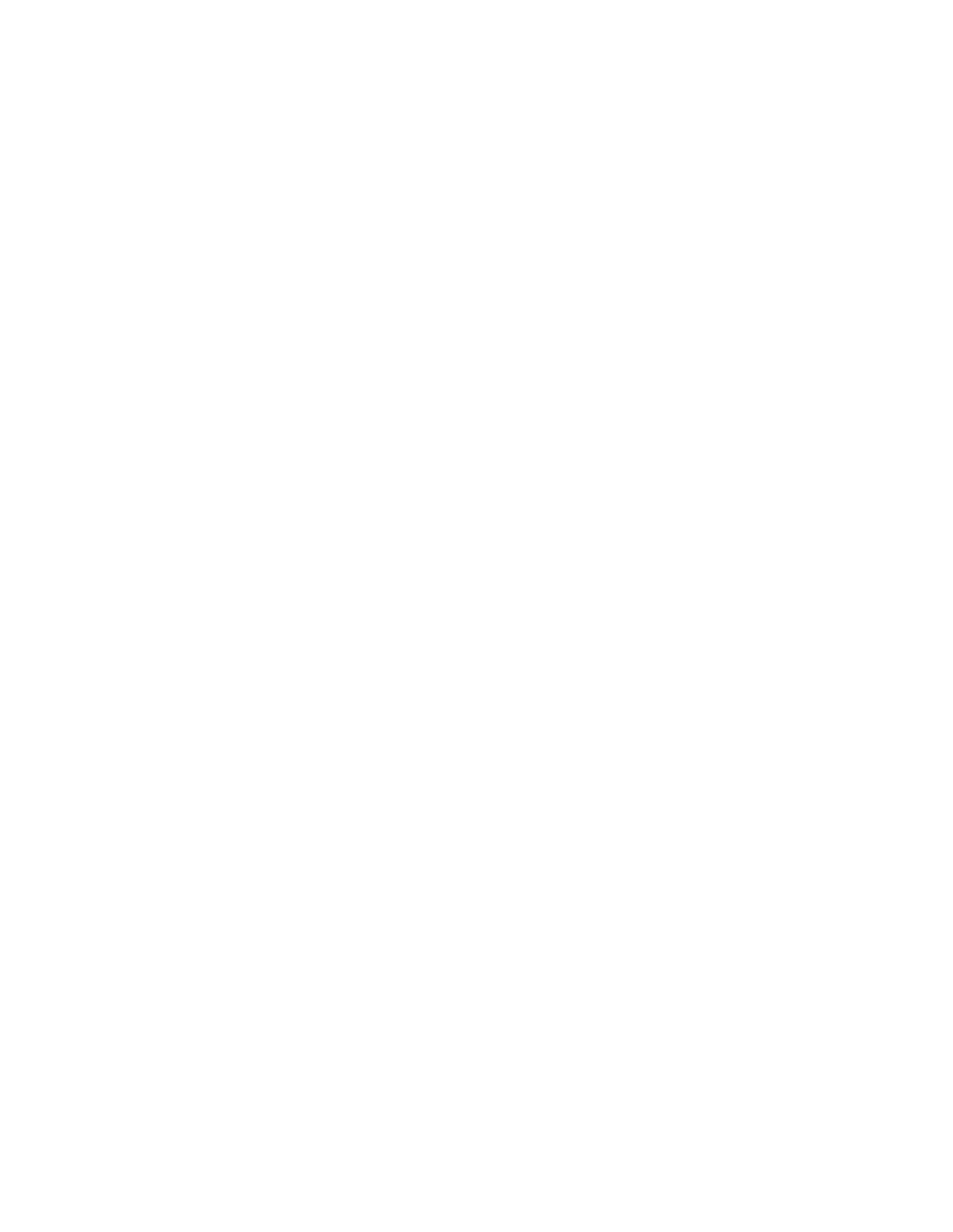# Some Problems with Particularism

Damien Keown $1$ 

# Abstract

 $\overline{a}$ 

This article suggests that due to a restricted understanding of the nature and scope of ethical theory, particularism discounts prematurely the possibility of a metatheory of Buddhist ethics. The textual evidence presented in support of particularism is reconsidered and shown to be consistent with a metatheoretical reading. It is argued that writers who have adopted a particularist approach based on W. D. Ross's "Principalism"—such as Tessa Bartholomeusz in her study of just war ideology in Sri Lanka—have failed to give a satisfactory analysis of the moral dilemmas they have identified. Although particularism rightly draws attention to stories as important sources of moral data, it fails to disprove that the diversity of such evidence can be explained by a single comprehensive theory.

While writing this article I heard that scientists in the field of nuclear physics had successfully concluded their search for the "god particle." This mysterious particle known as the "Higgs boson" is thought to provide pivotal evidence regarding what is known as the "standard theory"

<sup>&</sup>lt;sup>1</sup> Goldsmiths College, University of London. E-mail: d.keown@gold.ac.uk.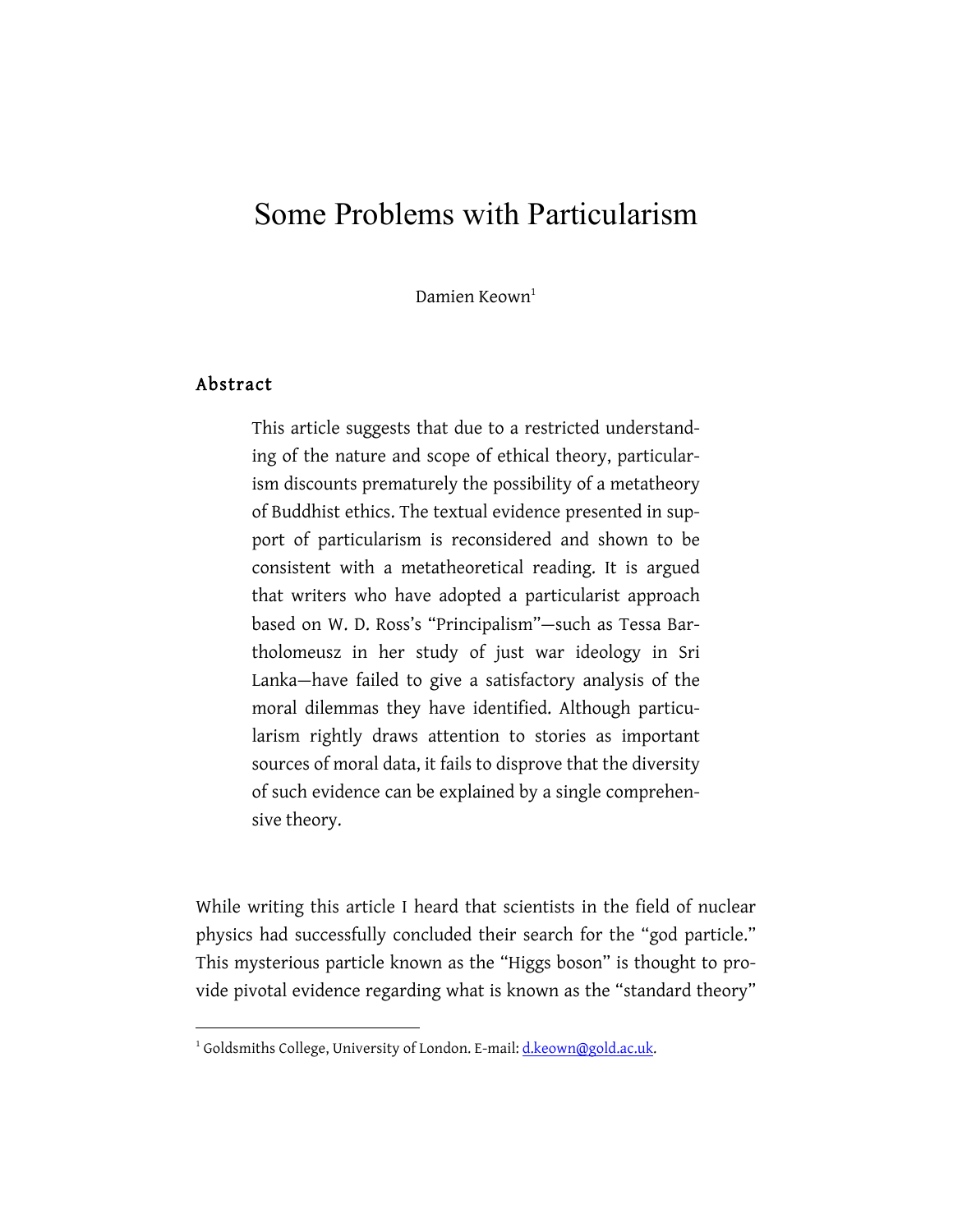of matter and to provide the key to unlock the secrets of the universe. As I listened to this news I found myself thinking how convenient it would be if there was something like a Higgs boson in the field of Buddhist ethics, namely some piece of evidence or data that would confirm one or other of the standard theories which have been proposed to date. It may be, of course, that no one theory is comprehensive enough to explain all the data and that the search for a "standard theory" of Buddhist ethics is misconceived. This suggestion was first proposed some time ago by Charles Hallisey in an influential article in the *Journal of Buddhist Ethics*  ("Ethical Particularism in Theravada Buddhism"). This prompted a response by Kevin Schilbrack (" The General and the Particular in Theravada Ethics: A Response to Charles Hallisey"), and a rejoinder from Hallisey ("A Response to Kevin Schilbrack"), and now rather belatedly I want to pick up the conversation again.

My interest in the topic was reawakened when writing about the notion of just war in Buddhism (forthcoming), and re-reading the late Tessa Bartholomeusz's excellent study of just war ideology in Sri Lanka (*In Defence of Dharma*) that draws quite heavily on the theory of ethical particularism. This revealed how influential the theory has become and because my own reflections on the notion of just war were taking a different direction it seemed important to revisit the idea of particularism in order to make clear where, as I see it, Bartholomeusz goes astray in applying this line of thought to Buddhist justifications for war.

Bartholomeusz draws on references to war in Buddhist narratives and stories, such as the fifth-century *Mahāvaṃsa*, and combines them with Hallisey's reflections on "particularism" in Theravāda Buddhism and W. D. Ross's concept of prima facie duties to construct a Buddhist theory of just war or *dharma yuddhaya*. She writes, "I find useful Ross's language of prima facie responsibilities, and Hallisey's expression of them" (26). And later: "As this study on just-war ideology in Buddhist Sri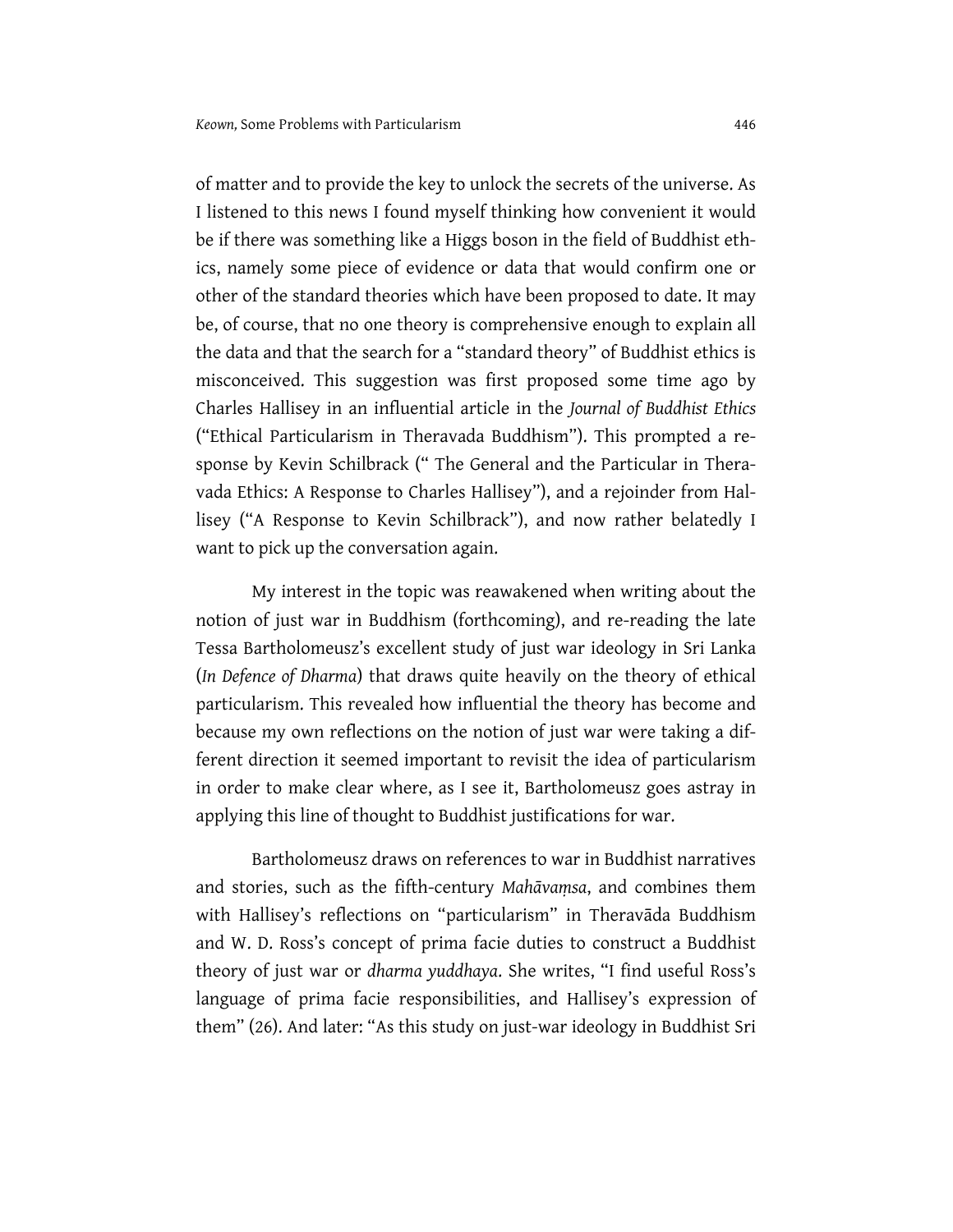Lanka suggests so far, viewing Theravādin Buddhist ethics through both pluralism and the lens of prima facie duties, rather than only assuming a single ethical principle (such as pacifism), permits complicated readings of primary actors in religious stories" (29). Bartholomeusz is here setting up a contrast between what she regards as a flexible, nuanced and pluralist approach that is faithful to indigenous sources, in contrast to a rigid, monolithic (Western) one of the kind a metatheorist such as myself might be thought to prefer. However, I think this is a false dichotomy that arises from confusion about the nature of ethical theory, and that a metatheory is as capable of offering as nuanced and flexible an interpretation of Buddhist ethics as a 'no theory' view. I will try to explain why by first of all summarizing my understanding of ethical particularism.

#### Ethical Particularism

Charles Hallisey believes that a variety of moral theories can be identified in Theravāda Buddhism, and suggests that scholars who have sought to explain Buddhist ethics by reference to a single comprehensive theory have been asking the wrong question. He thinks that the question "Is there a moral theory in Theravāda Buddhism" has "distorted our perception of Theravādin ethics" because "its practitioners and intellectuals have resorted to more than one kind of moral theory." The search for a single unifying theory is misconceived, Hallisey believes, because "we realize that there can be no answer to a question that asks us to discover which family of ethical theory underlies Buddhist ethics in general, simply because Buddhists availed themselves of and argued over a variety of moral theories" ("Ethical" 37).

We can certainly agree that the stories in Buddhist literature provide evidence that Buddhists, like everyone else, have puzzled over and argued about the right thing to do in a given set of circumstances.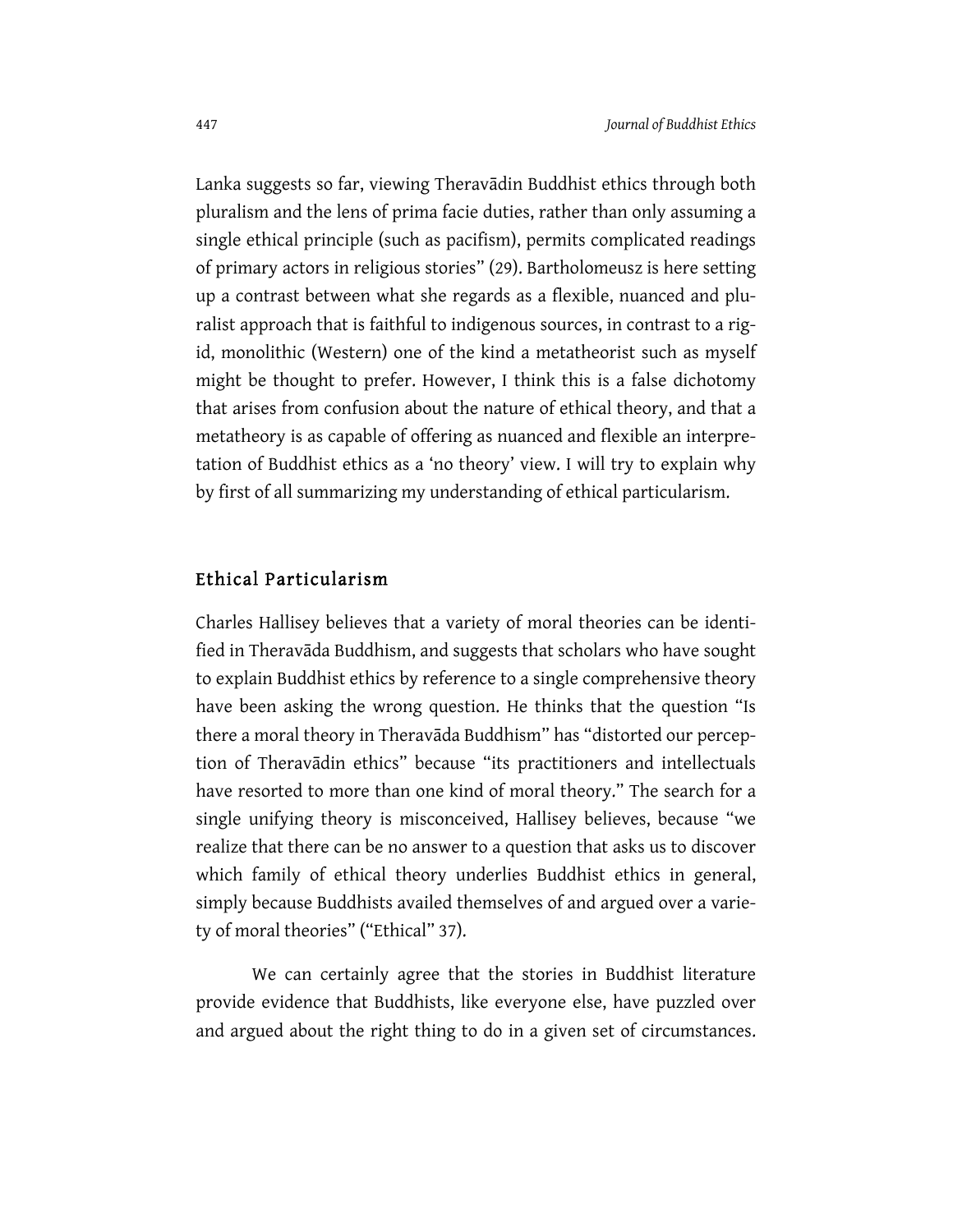Stories all over the world, from sagas to soap-operas, explore conflicts among moral values and principles. The conflict between love and duty, for example, takes many forms, and arises again and again in numerous cultures and contexts, as does the conflict between justice and mercy. I suggest it is mistaken, however, to characterize the stories in which these conflicts are explored as debates about moral *theories*. Theories operate at a higher level of abstraction and generality. Typically, they are formed though an intermediate process of casuistry whereby problematic situations of the kind found in stories are grouped and compared in order to derive moral principles. These principles are then ordered by moral theories, which seek to offer comprehensive explanation and justification as an aid in the resolution of similar moral dilemmas when they arise in future. Stories are thus the raw data from which ethical principles and theories are refined. Particularists, therefore, go too far in presenting the moral dilemmas in stories as evidence of Buddhists disagreeing over moral *theories*, and so far as I am aware, no moral theories have yet been elaborated in Buddhist sources. The nearest approach to ethical theory in Buddhism can be seen in the *Vinaya* where cases are grouped together under rubrics in the manner of casuistry but without progressing to the stage of fully-fledged theory.

#### *Siri Sanga Bo*

The main textual evidence Hallisey offers in support of particularism is the story of Siri Sanga Bo, a medieval king of Sri Lanka. Siri Sanga Bo was a bodhisattva who initially refused an invitation to become king because he recognized that the kingly duties of upholding the law and punishing the guilty often involved actions that produce bad karma. After being persuaded by monks that this was not inevitable and that, on the contrary, a wise and virtuous king could earn much merit, he agreed to take the throne. Hallisey correctly identifies the arguments of the monks as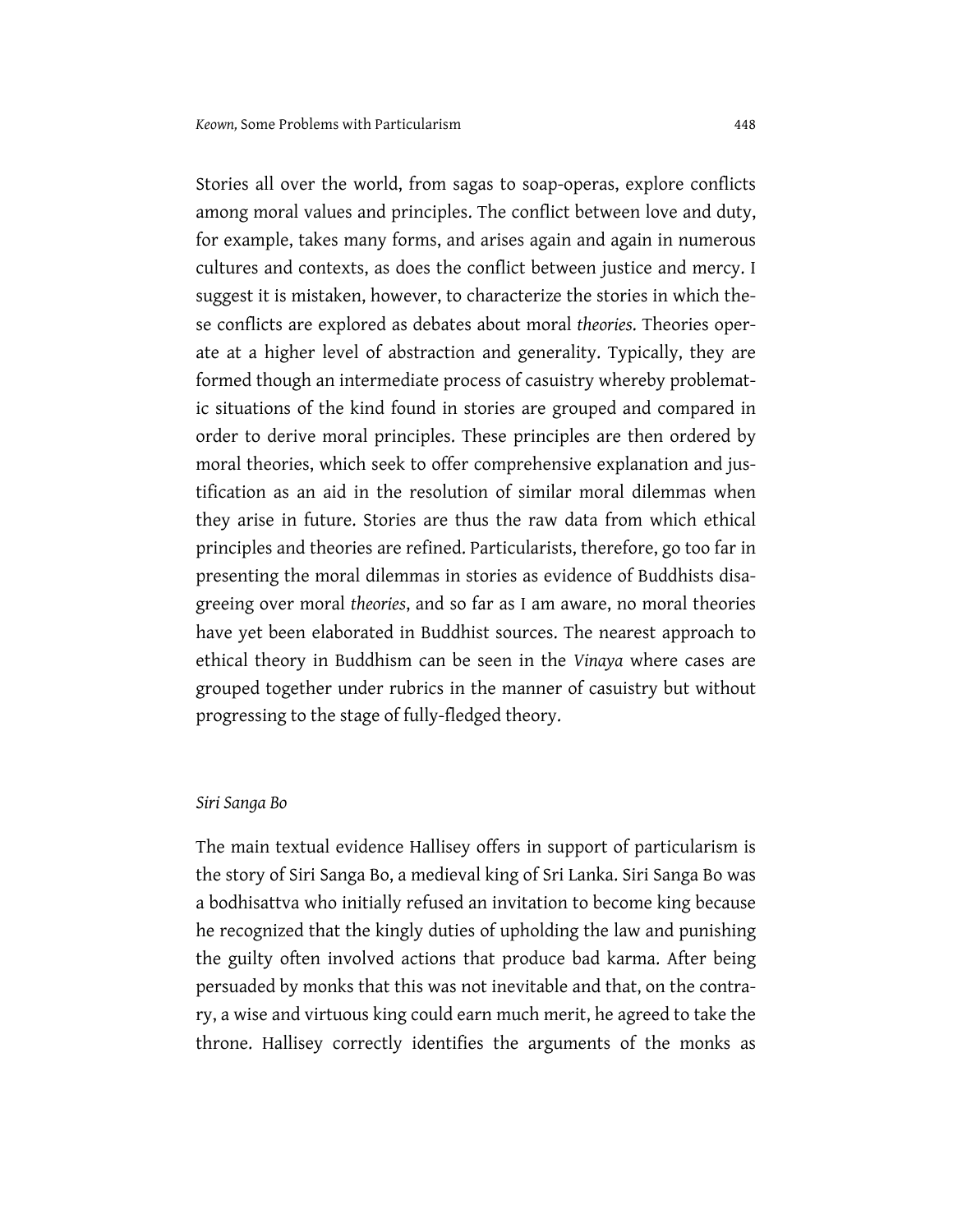"some variant of a virtue-ethic, since it emphasizes the character of an agent as a moral determinant" ("Ethical" 36). Once Siri Sanga Bo assumed the throne, however, he failed to uphold the law with due rigor, and as a result his kingdom declined and he subsequently resigned his kingship. The moral of the story, apparently, is that a king should "nourish the world with justice and righteousness" (37), but Siri Sanga Bo failed to do this. Hallisey therefore concludes, "It would seem that this particular version of the Siri Sanga Bo's life rejects an understanding of ethics along the lines of a virtue-theory" (37).

I am puzzled by this conclusion since it seems to me the story is easily explicable in terms of virtue ethics. If one of the virtues of a king is to enforce justice and Siri Sanga Bo did not possess the virtue of justice to the right degree, then virtue ethics would seem to give a perfectly good account of why problems arose in his kingdom. Bartholomeusz cites the same story in her discussion of just war thinking in Sri Lanka and comes to a similar conclusion. Quoting a reference made to "Sri Sangbo" by former president Jayawardene, she notes "In other words, invoking the Buddhist story of a Sri Lankan king who ruled without violence . . . President Jayawardene argued against virtue-ethics, in this case, against a literary paradigm of a king who acts from a sense of justice but nevertheless brings his kingdom to ruin" (65). Again, I think this gets things back to front, because arguably what the king signally *failed* to do was to display the virtue of justice appropriately by punishing evildoers and protecting the innocent. As the monks had informed him, a wise and virtuous king can earn much merit, but unlike the great Aśoka, who found the right balance between justice and mercy (for example, by incarcerating criminals but treating them humanely), Siri Sanga Bo lacked the wisdom to employ the appropriate virtue at the appropriate time and it was because of this that his kingdom failed. In Aristotle's terms, Siri Sanga Bo lacked practical wisdom (*phronesis*), the faculty that guides the exercise of the virtues according to context and selects right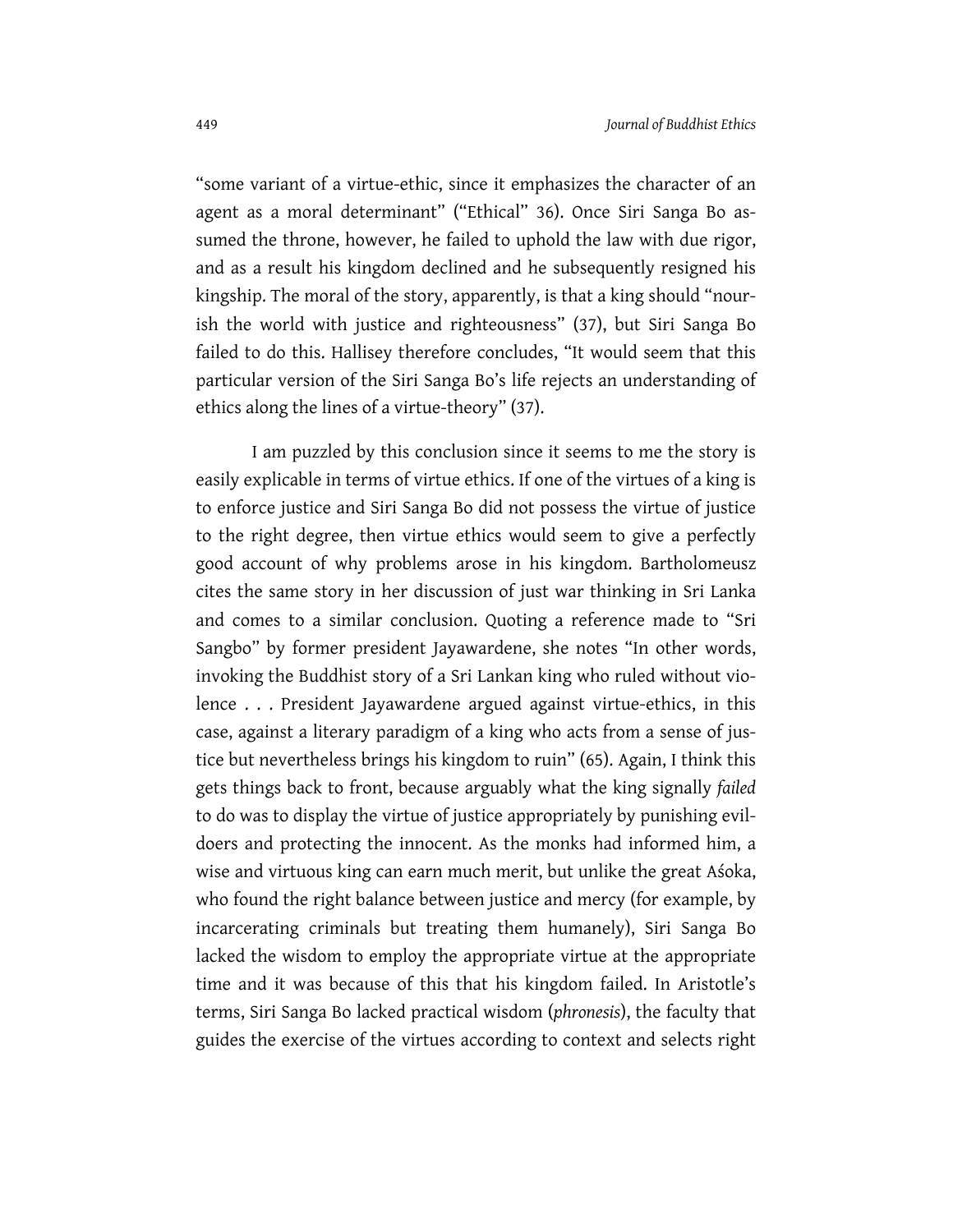means to good ends. Accordingly, I think there is every reason to see this story as affirming the importance of the virtues and lending support to a virtue-theory reading of Buddhist ethics.

Hallisey's main point, however, is a broader one, namely that the story of Siri Sanga Bo provides a "counterargument" ("Ethical" 36) to the idea that Buddhism may be explicable in terms of any one ethical theory. The assumption here seems to be that once the existence of competing moral principles has been identified the impossibility of a metatheory has ipso facto been demonstrated. On the contrary, what stories like that of Siri Sanga Bo show, it seems to me, is that the moral deliberations of Buddhists reveal concern for a variety of moral goods and principles, and that tension and conflict often arises over the relative priority to be allocated to each in different situations. Once again, this need not imply a conflict among ethical theories, and in fact, is exactly the kind of problem that an ethical theory is intended to resolve. While I think we can agree that it would be hard to resolve which theoretical reading is preferable simply at the level of a story itself, this does not mean nothing more can be said, and by drawing more widely on the evidence from other stories and Buddhist teachings it may be possible to show that the balance of evidence favors one theoretical reading over another. This may well mean moving beyond the micro-level of texts and stories to a higher level of abstraction, but this is precisely what a moral theory is intended to do.

### Problems with Particularism

The particularist perspective arises from a restricted conception of the scope of ethical theories. The challenge for any ethical theory worth its salt is to give a comprehensive account of all the features of the moral landscape that common sense tells us are important and to resolve di-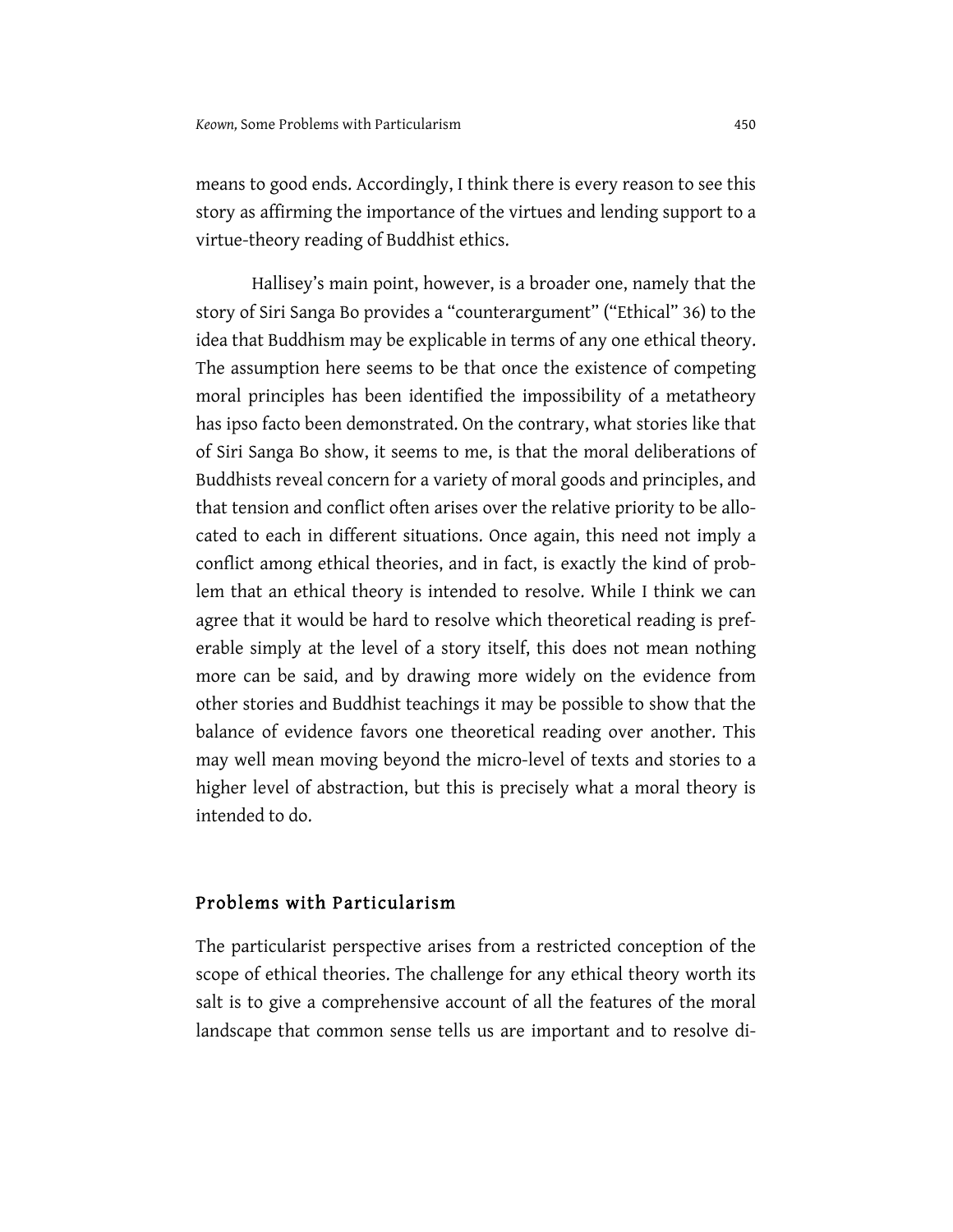lemmas when moral principles come into conflict. A theory that cannot give a persuasive account of why we attach importance to a plurality of factors like intention, consequences, duties, and virtues would be a very poor moral theory. Just as before passing judgment, a judge would take into account motive and intention, the circumstances in which the crime was committed, any duties that the defendant failed to perform, and the consequences that resulted from the offence, so any moral theory needs to explain our common-sense intuition that all of these factors play an important part in shaping moral judgments.

The main competing theories of ethics succeed to varying degrees in accommodating these moral concerns. A deontological theory emphasizes duties, but a deontologist can also be concerned about consequences. It is perfectly rational, for example, for a deontologist to avoid certain conduct because of the bad consequences that flow from it, even if there is no conflict with duty. Seeking to maximise good consequences is simple prudence. Likewise, it involves no contradiction for a consequentialist to consider the performance of duties as normally important in securing overall wellbeing. Christian ethics has been able to accommodate the importance of moral duties and obligations (for example, as enjoined in the Decalogue), virtues (such as faith, hope, and charity), and consequences (such as improving the lot of the poor), without collapsing into particularism. The fact that stories, whether Christian or Buddhist, may point to apparent tensions between such moral principles or seem open to different readings because they highlight contrasting features of the moral landscape, does not necessarily show that Christians or Buddhists hold a variety of conflicting ethical theories. Traditions may be described as "pluralist" in exhibiting concern for a variety of moral goods as just described, but this does not mean that such pluralist concerns cannot be accommodated within a single comprehensive moral theory, such as the Natural Law theory of Christian ethics. Once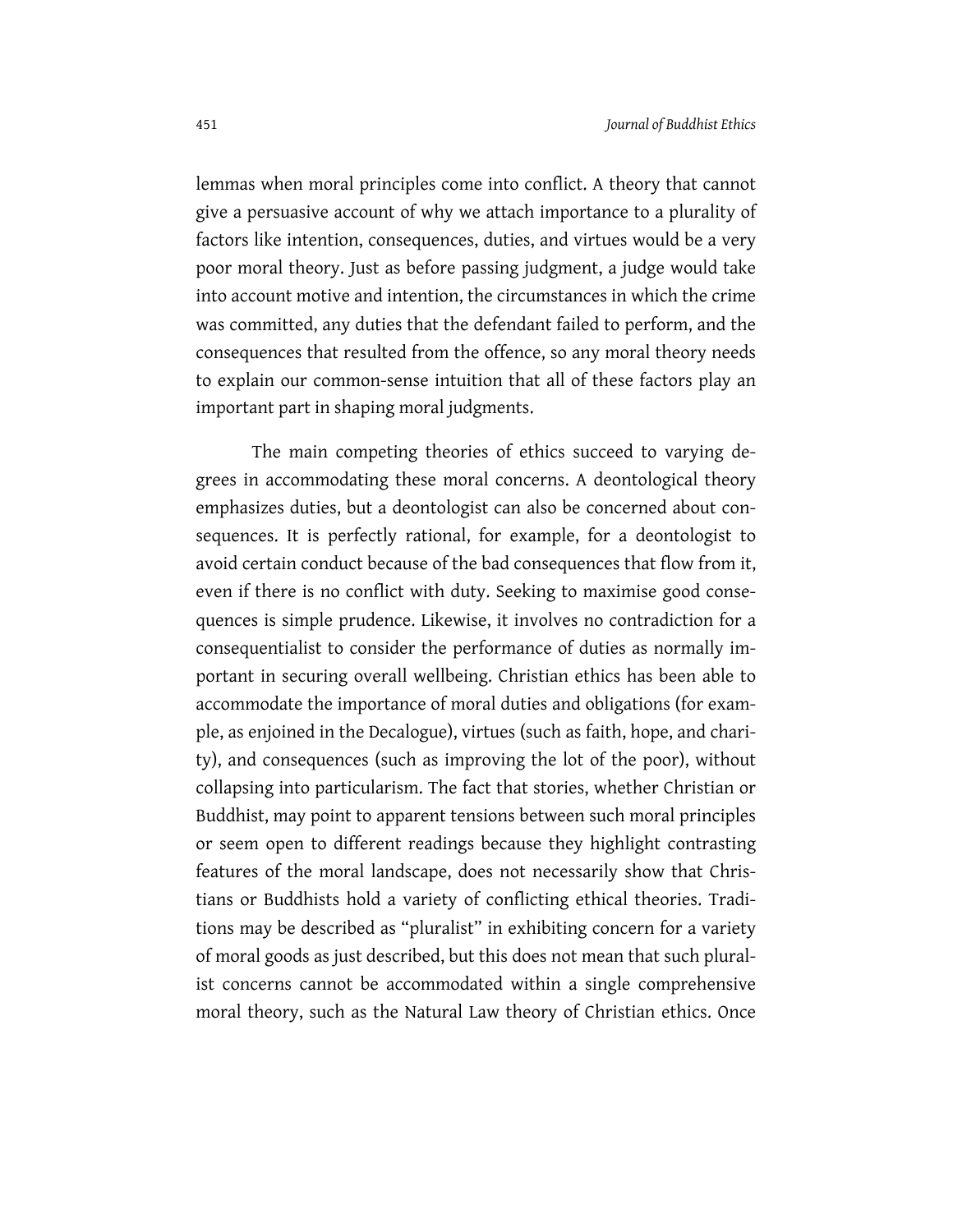this is realized the need for particularism as an explanation for apparent textual discrepancies and divergent moral priorities largely disappears.

Anyone who has studied Buddhist ethics is already well aware that the data invites a variety of readings. Ethics is a complex subject, and Buddhist authors and sources may be as perplexed as anyone else as they face moral dilemmas and grope towards consistency and coherence in the moral life. People often expect too much from an ethical theory, such as the ability to mechanically deliver an unambiguous right answer in every situation. In fact most theories are far less ambitious, and tend to content themselves with highlighting the kinds of things *not* to do, often expressed in the form of precepts or commandments. In most situations there are almost limitless courses of legitimate action, which may partly explain why particularists despair at the lack of certainty and unanimity when people cast about for solutions to moral dilemmas. Particularists also assume that a metatheory cannot be sensitive to context or be supple enough to distinguish and prioritize the morally relevant features of different situations. Thus when discussing the list of thirtyeight duties discussed in the *Maṅgalasutta* Hallisey writes:

> The diversity of stories associated with each one of the duties included in the *Maṅgalasutta* encourages us, in turn, to respond to the rich particularity of each situation before us without holding ourselves to a standard of moral consistency generally associated with taking guidance from a single ethical theory. ("Ethical" 42)

This is a restatement of the false dichotomy mentioned earlier, since as suggested, a sophisticated ethical theory should be capable of *both* responding to the particularity of situations *and* holding to a standard of moral consistency. One of the strengths of virtue ethics, for example, is recognized to be an emphasis on personal judgment and discretion rather than the promulgation of codes of rules. A wise person (*phronimos*)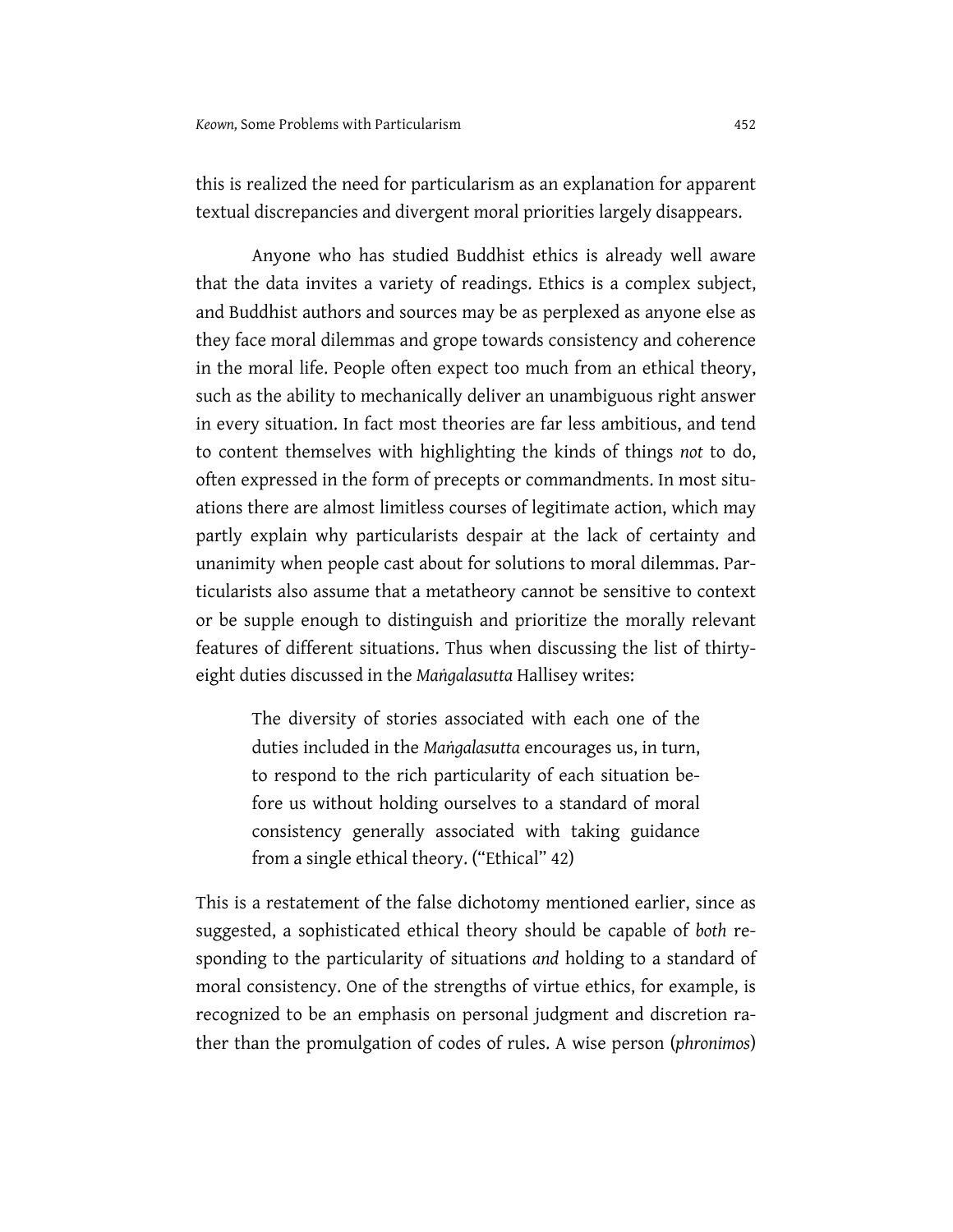will have the experience to determine in each case which features of a situation are morally important and act accordingly. At the same time, we would expect consistency in the moral choices and judgments made by such a person in identical situations.

Deontological and consequentialist theories also have strategies to meet this challenge of responding to particularity while maintaining consistency, and it would be odd for them to have survived so long if they could not. Various candidates have now been proposed for a standard theory of Buddhist ethics, and I think, far from asking the wrong questions, these studies have advanced and refined our understanding of the subject. Their success will be judged, among other things, by how well they can explain the anomalies and conflicts detected by particularists. I am optimistic that the conventional metatheories will be up to the task, as suggested by the virtue-ethics reading offered in the case of Siri Sanga Bo earlier.

#### *W. D. Ross and particularism*

Of course, particularism itself is a theory, and perhaps inside every particularist there is a disappointed theorist who simply gave up the search for the "god particle" too soon. Particularism draws heavily on the ethical theory developed by W. D. Ross. Ross developed a list of seven "prima facie" duties that he thought summed up comprehensively, but not exhaustively, our main moral duties. He called them "prima facie" because at any given time a conflict could arise between them, for example the duty of fidelity could come into conflict with the duty of justice. An example of this would be when keeping a promise to A would result in B being treated unfairly. In such a case one of the duties would have to give way to the other (in Ross's terminology the *prima facie* duty gives way to the *absolute obligation*). Because of this feature of ceding priority,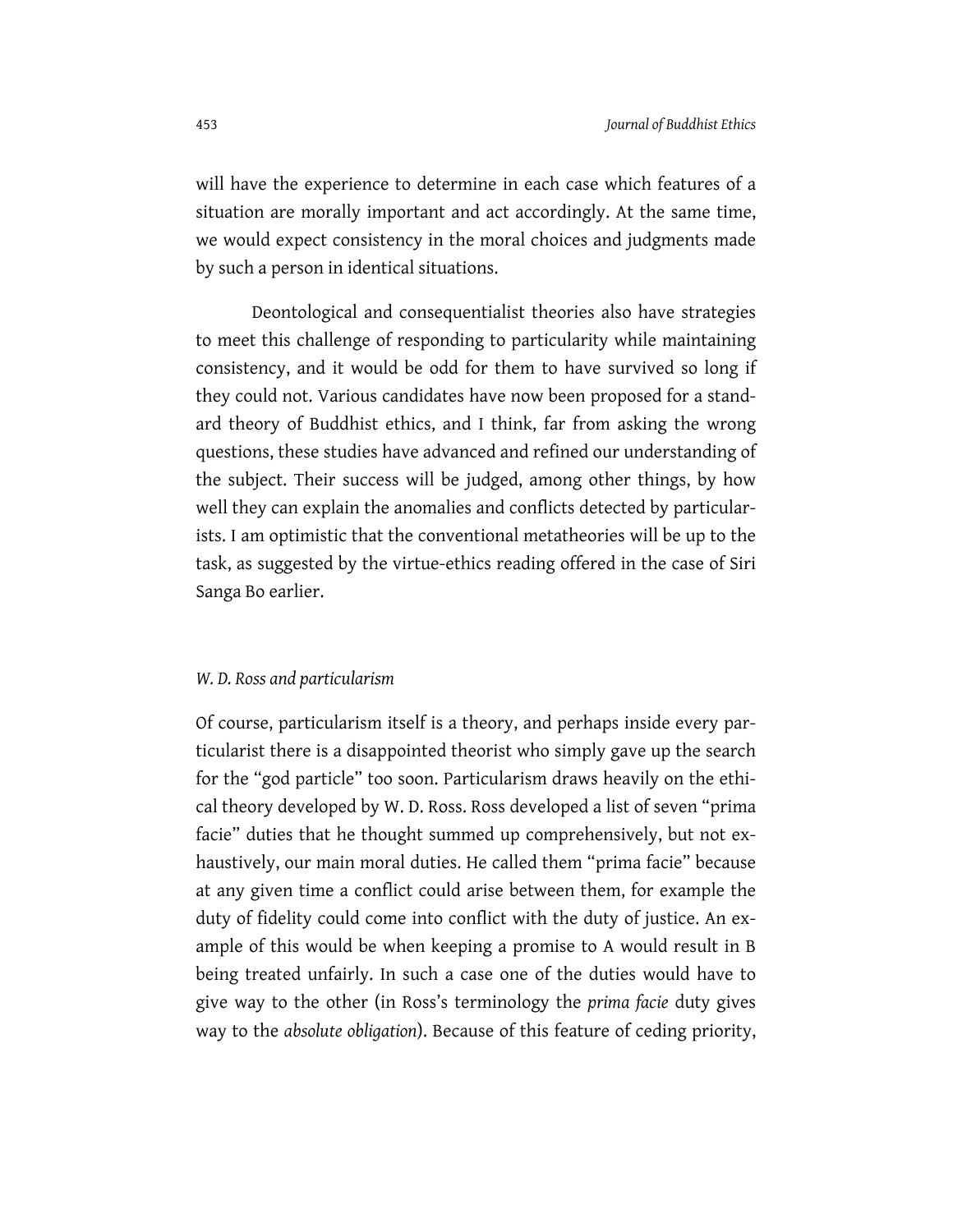Hallisey apparently understands Ross's theory as an example of particularism and as supporting the situationalism he sees in Buddhist sources. When discussing the *Maṅgalasutta*, for example, Hallisey states "The canonical text itself appears to be a list of thirty-eight *prima facie* duties, in Ross's sense" ("Ethical" 39).

However, the extensive and rambling list of good things in the *Maṅgalasutta* is not much like Ross's concise and integrated concept of moral duties, and I am not sure Ross makes a very good ally for the Buddhist particularist. Ross would not accept a particularism in terms of which any *theory* or none can be applied according to context. On the contrary, he believes that *his* theory is the one best equipped to resolve conflicts among moral principles. As noted, Ross's particularist methodology claims to resolve such conflict by identifying the absolute obligation—an obligation already embedded in the situation if not as yet clearly discerned—by sifting through the list of prima facie duties as a preliminary to identifying which should take precedence. Situations thus only appear as what Hallisey calls "discursive sites" until the absolute obligation has been determined. There is thus reason to question Hallisey's suggestion that "Ross's account of prima facie duties . . . eschews any attempt to discover any consistency in the things we take to matter morally" ("Ethical" 4). In fact Ross's ethical theory offers considerable consistency in its methodology since all situations would be evaluated by reference to the same seven prima facie duties, and in similar situations similar outcomes would be predictable. Ironically, by adopting Ross as an ally, the particularist is doing precisely what he accuses metatheorists of doing, namely attempting to explain the diversity in Buddhist ethics by recourse to a single (Western) ethical theory.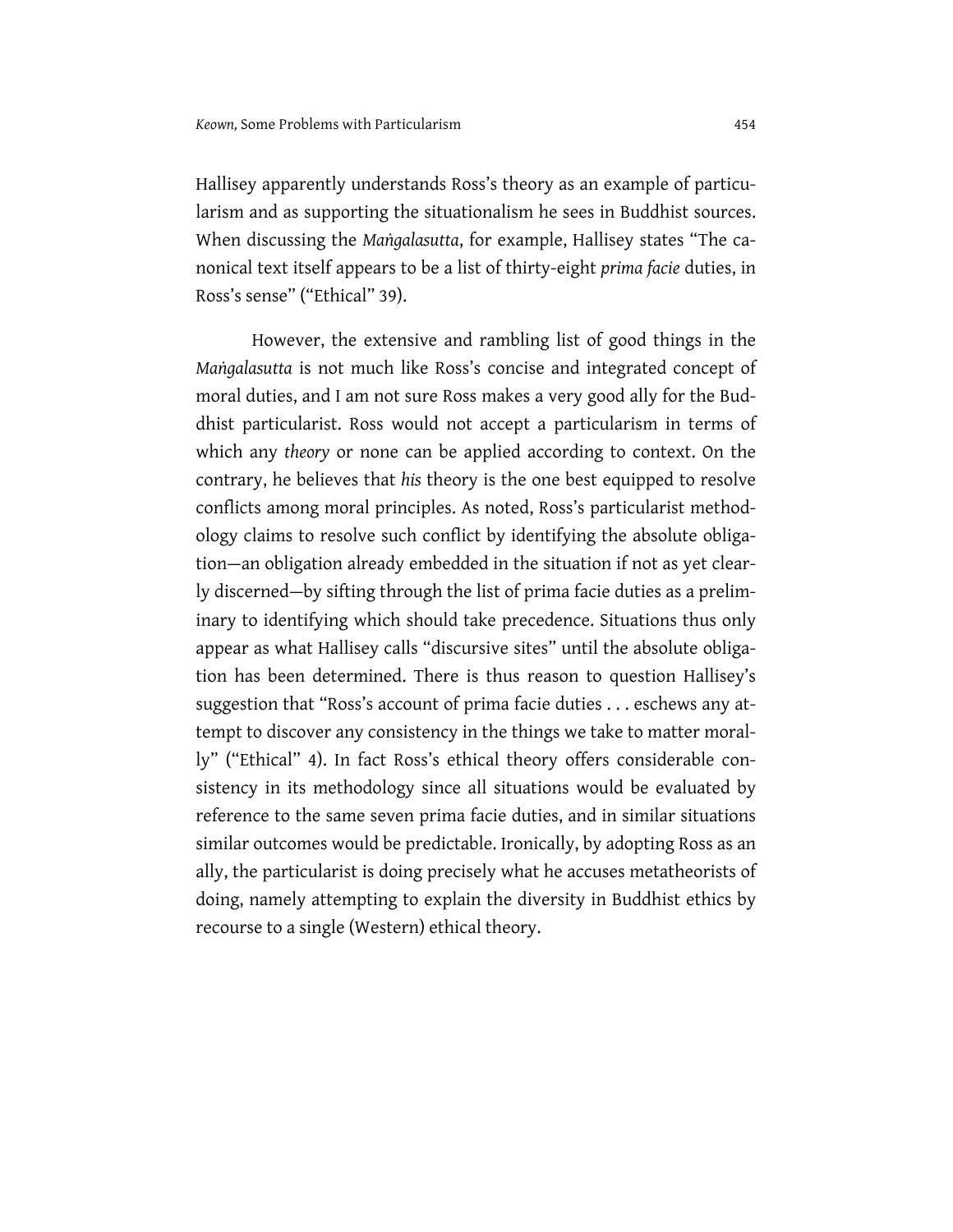#### The Just War in Sri Lanka

As mentioned, particularism and the theories of W. D. Ross provide the theoretical underpinning of Bartholomeusz's approach to the study of just war thinking in Sri Lanka. The "complicated readings" she promises through this strategy turn out to be basically an acceptance that Buddhist ethics involves random and inconsistent choices among conflicting moral principles. Thus Buddhists are forced to make a "complex rhetorical maneuver . . . to justify war, despite the assumption that war is morally problematic" (109).

The moral problem that war presents for Buddhism is real enough, but assuming for the moment that Buddhist ethics is particularist, how successful is particularism's analysis of the dilemma between pacifism and the use of lethal force? Not very, I would suggest. It seems to offer no resolution, but simply restates the problem and tells us that sometimes Buddhists feel war is justified and at other times not, leaving an unreconciled moral dualism. The closest particularism comes to an explanation is to say that it all depends on "context", as when Bartholomeusz writes "Buddhists frame their discussions with a type of ethical particularism that can condemn or condone war, depending on the context" (162). But what is it about the context that should lead Buddhists in one case to condemn and in another to condone? To this vital question there is no convincing answer. It seems that individuals can select whatever features of the context they like and declare those to be the determining ones. If so, particularism simply throws up its hands and declares the justification for war to be arbitrary.

On one occasion Bartholomeusz makes use of the theory of prima facie duties to provide a theoretical explanation for the views of informants. When certain head monks report their view that war is only justified when the future of the country and religion are at stake, Bartholomeusz interprets this as "an argument for Buddhist prima facie duties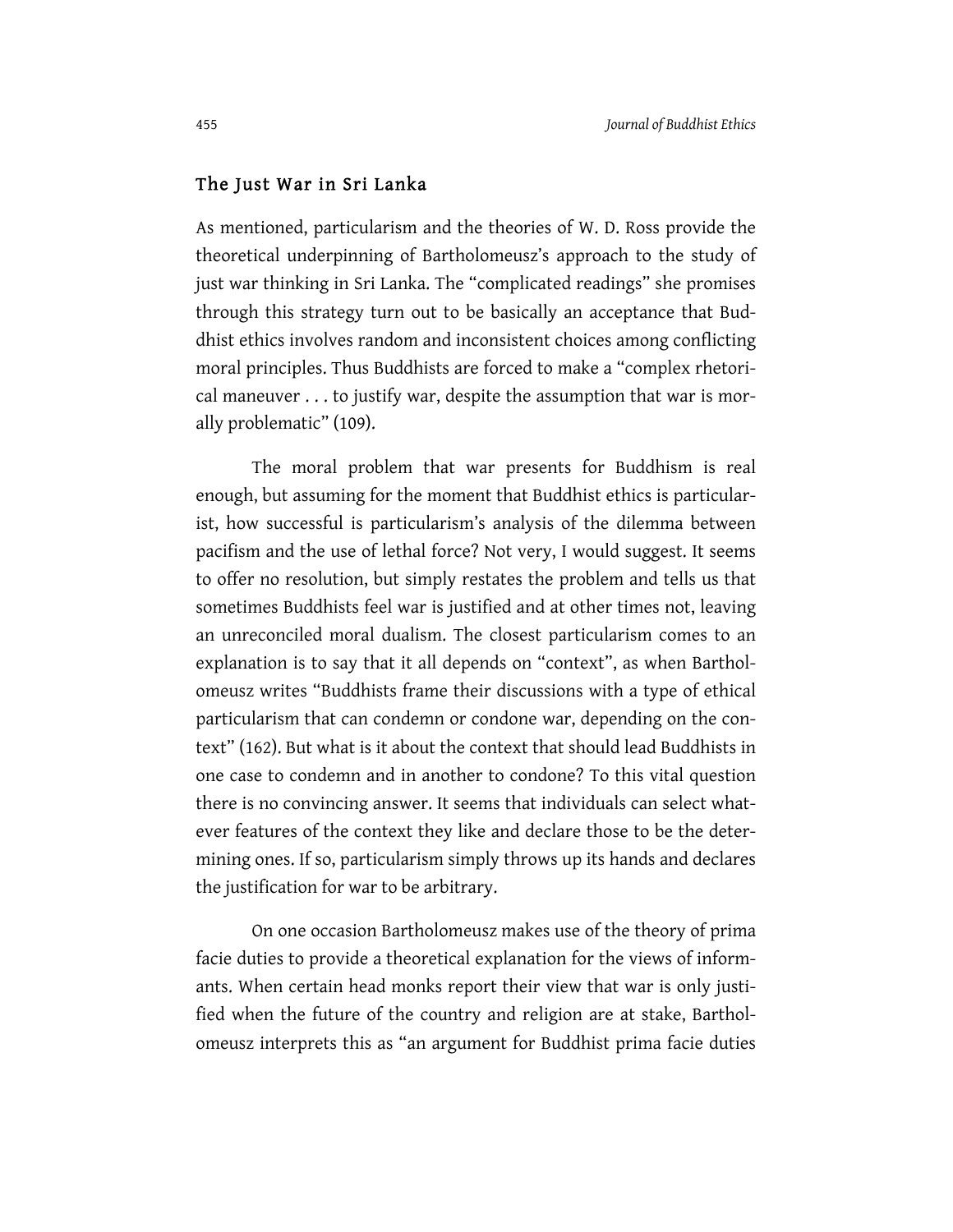in contrast to ultimate obligations" (150). In other words, the head monks have deemed *ahiṃsā* to be a prima facie obligation that is trumped by the ultimate obligation to defend the dharma. But this opinion (which, interestingly, is diametrically opposed to that of Siri Sanga Bo) seems not to be based on any rational grounds, and no criteria are given to determine what makes this, or any other, obligation "ultimate." I think someone like the Buddha might well take a different view, and say that the ultimate obligation is *not to take life*, as opposed to defending the dharma*.* But in the absence of an enlightened teacher, it is hard to see how a disagreement of this kind over principles is to be resolved, and who is to decide at what point a prima facie obligation is overridden. Apparently some kind of "weighing" takes place, but it is unclear what precisely is being weighed and how the weight of each component of the justification is calibrated. In fact it is impossible to carry out an objective calculation in the way imagined, for it is impossible for an alternative such as "the disappearance of the dharma" to be weighted objectively against "the loss of *x* number of lives." There is no common denominator to which the two options can be reduced. Thus although a Buddhist particularist may come to a decision that one option is preferable, as in the case of the head monks just mentioned, this is not the result of an objective calculation but the expression of a covert preference established before any weighing is attempted. In the last analysis, the theory of prima facie duties that particularists rely on cannot give any clear criteria to determine when a duty can be overridden, and amounts to little more than general advice to consider a checklist of common duties before coming to the decision to do whatever one feels intuitively to be "the right thing." In the final analysis, then, Buddhist particularism reduces ethical dilemmas to existential choices for which no rational justification can, or need, be offered.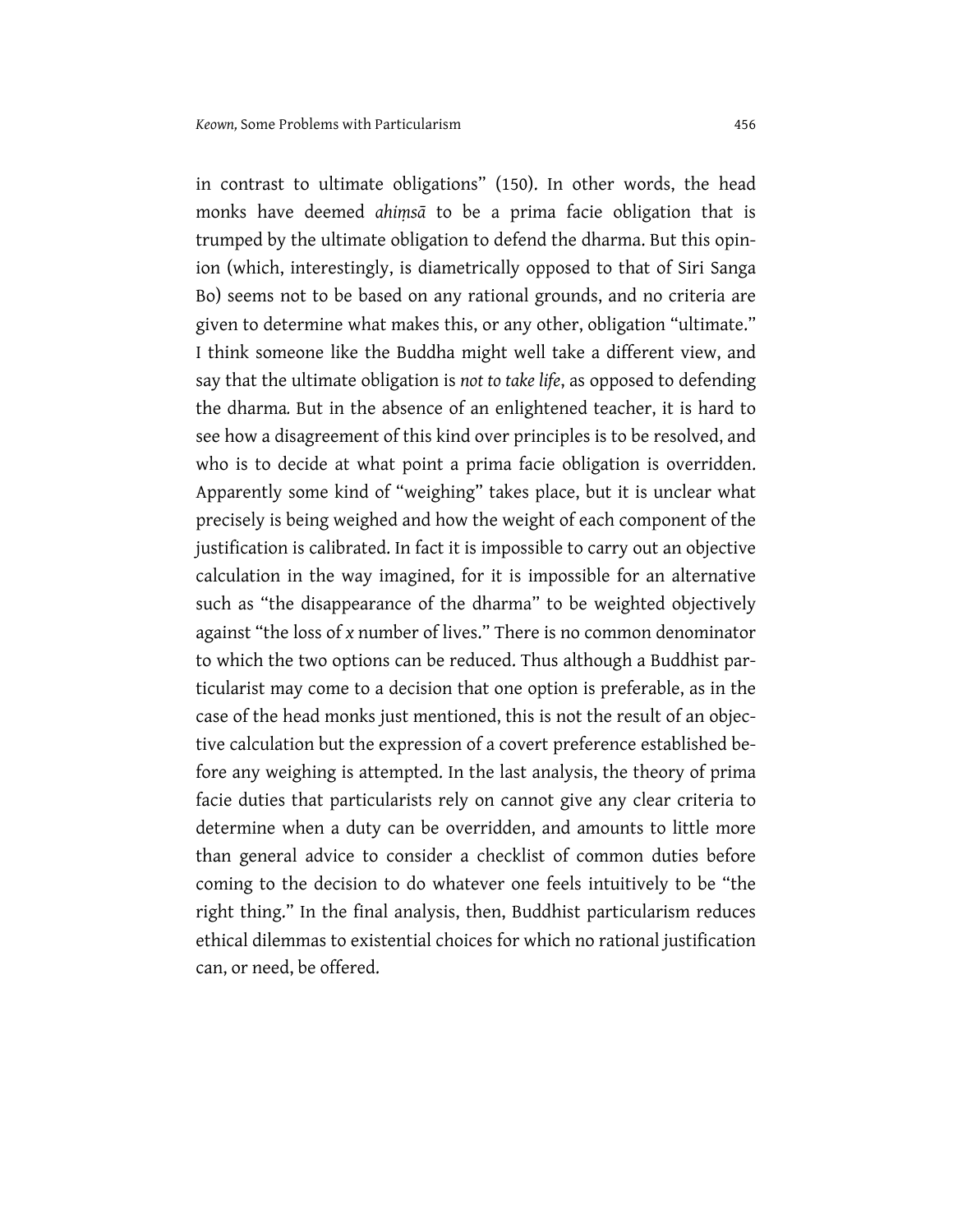## Conclusion

It appears that particularism is mistaken in claiming to find evidence of multiple conflicting "theories" in Buddhist textual sources when the conflicts are really between moral goods and principles. If such conflicts can be resolved within the framework of a single theory, as I have suggested, it undermines the particularist claim that since Buddhist stories reveal diverse and contradictory moral opinions there cannot be a successful metatheory of Buddhist ethics.

Sharing the postmodernist skepticism towards grand narratives, particularism discounts prematurely the possibility of a comprehensive theory of Buddhist ethics. Instead, it regards moral decision-making in Buddhism as a kind of lottery in which moral choices turn solely on the subjective perspective of their agents. If this is true, it is a worrying conclusion, as it would mean that given the absence of a unifying foundation the Buddhist moral life is capricious, inconsistent and at times selfcontradictory. The life of a Buddhist moral particularist would be random, like that of the protagonist in Luke Rhinehart's novel *The Dice Man*. Like a court that failed to follow its own precedents, such an individual would be unpredictable and lack integrity. However, this is not what we see in the behavior of the Buddha, as paradigmatic moral agent, and would be odd in a system of thought like Buddhism that prides itself on the rationality and coherence of its teachings and sees its moral precepts as grounded in the eternal moral law of Dharma. As a candidate to explain Buddhist ethics, therefore, particularism seems unpromising, despite its value in flagging the importance of stories as an often overlooked source of moral data.

We considered how successful Buddhist particularism might be in practice with reference to the ethical dilemma posed by war. Ross's theory of prima facie duties at least brings a modicum of order into an otherwise chaotic picture, and offers a way of straddling the gulf between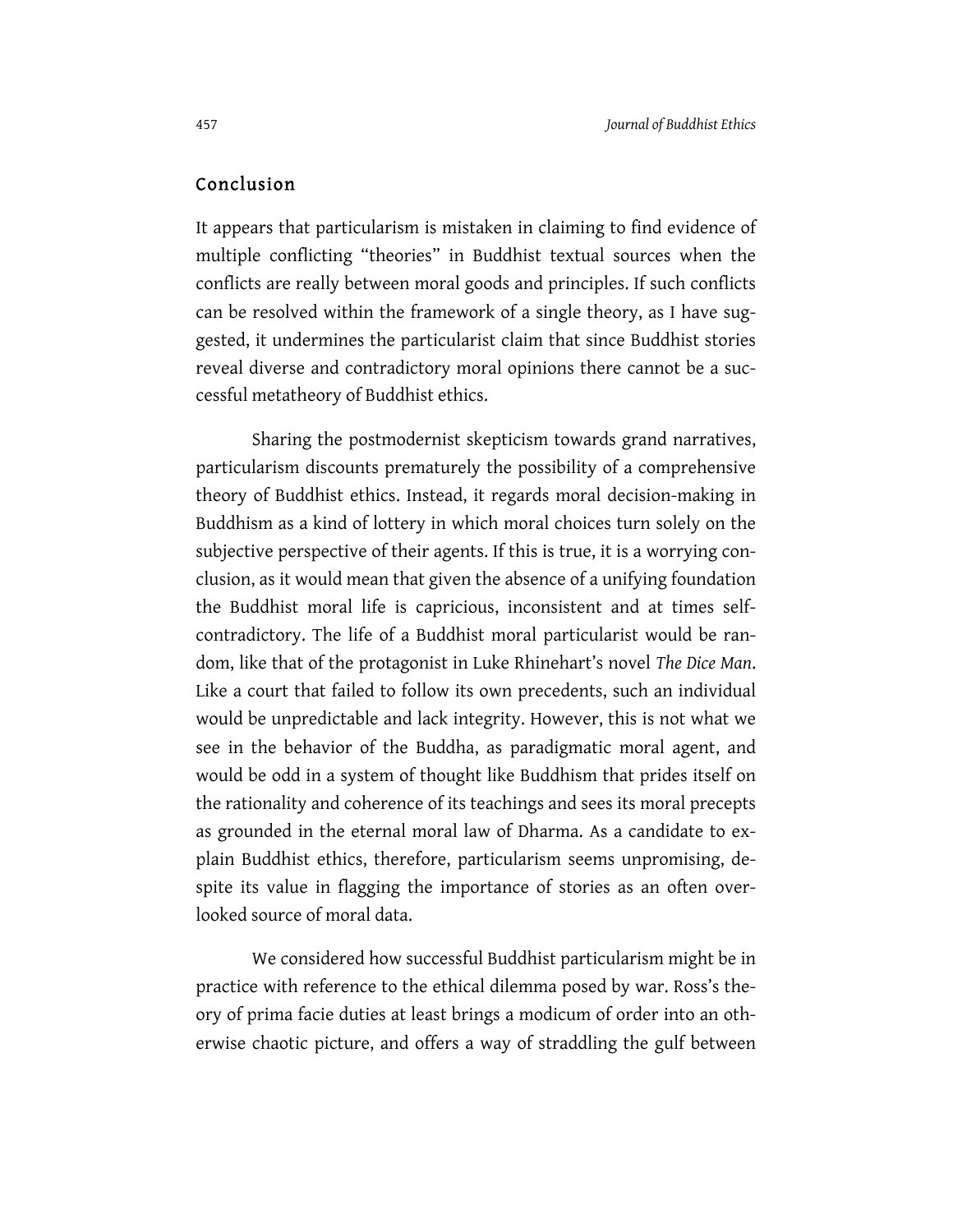the strict pacifism of the early sources and the frequent use of violence in historical contexts. In essence the theory states we have prima facie duties such as *ahiṃsā* which can be overridden in certain extreme circumstances, such as the need to defend the dharma. However, it does not explain *why* it is thought justifiable to kill in order to protect the dharma (particularly since it is believed that the dharma will inevitably decline and disappear) or give much guidance on the circumstances in which the prima facie duty of non-violence can be overridden. In the end this gulf is insurmountable, and the theory offers no convincing explanation of how a rational choice between conflicting principles can be made.

As noted, particularism itself is not a "no theory" view, and itself draws on a single Western theory—W. D. Ross's Principalism—for a comprehensive explanation of Buddhist ethics. Like any theory, principalism has its strengths and weaknesses: it has enjoyed considerable success as the foundation of the influential "Four Principles" approach to medical ethics (Beauchamp and Childress), but is vulnerable criticism on the question of how the prioritizing of principles is to be justified.

The failure of particularism to offer a rational solution to the moral problems posed by war, however, does not mean we should give up hope of developing a more satisfactory theory that will explain in what circumstances the use of force is justified. The Western theory of "just war" was developed precisely to deal address this issue. Furthermore, it needs to be appreciated that even when there is unanimity at a theoretical level, Buddhists may disagree over what to do in particular situations, for example as regards timing and military strategy. Such disagreement over practical matters, however, need not imply a commitment to contradictory theoretical positions.

In the final analysis, Buddhist ethics is a bit like a mosaic. Particularists want to study each piece of the mosaic independently whereas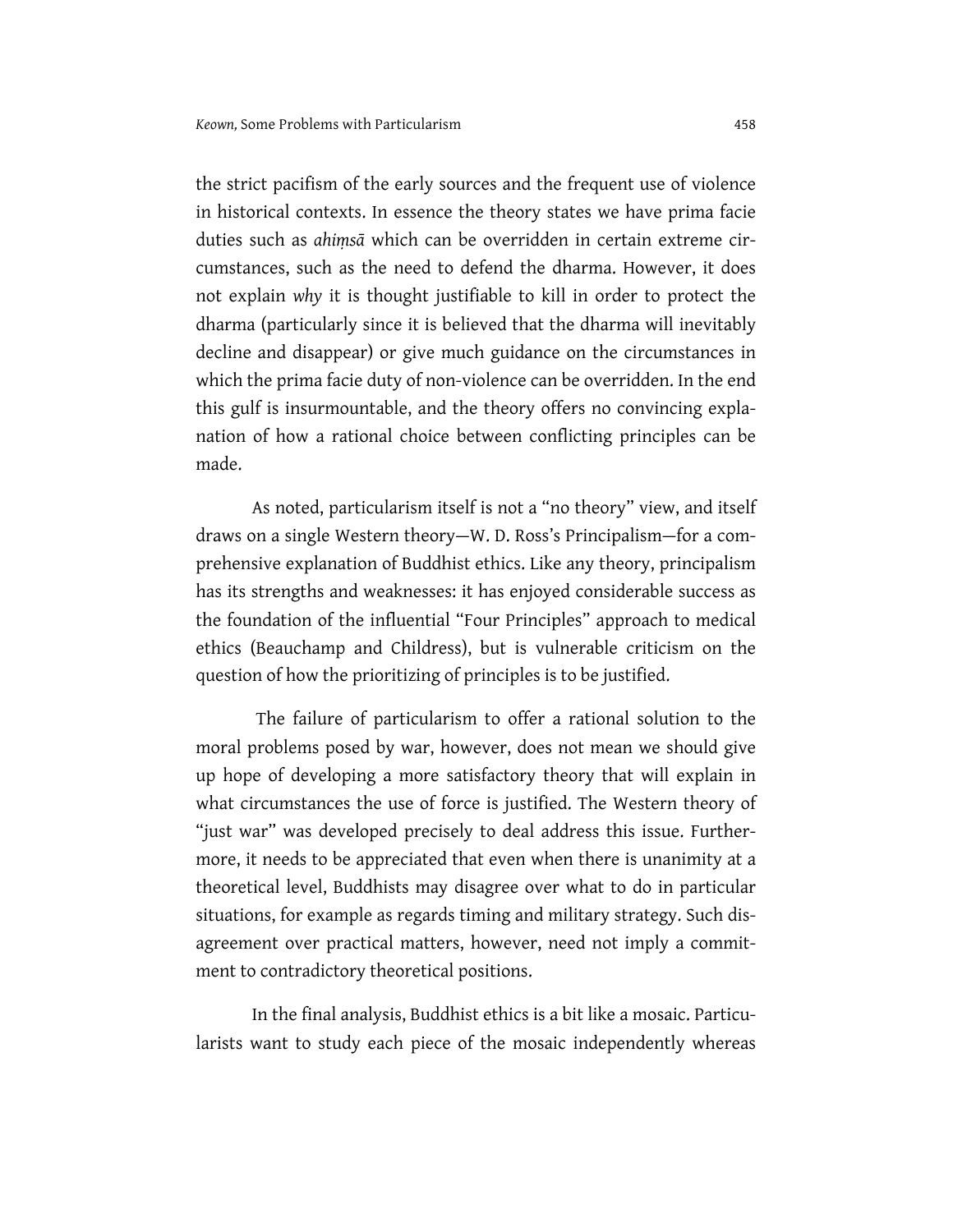meta-theorists believe that until you see the big picture the individual pieces do not make much sense. Of course, the individual pieces such as texts and stories are important in themselves, but I suggest that they cannot be regarded in isolation as theories, and their true significance can only be appreciated when they are seen in the context of the overall composition. If we can draw a parallel with ancient Greece, epic stories like the Iliad and the Odyssey, along with numerous legends, myths and fables, provided abundant material for reflection on ethics. Rather than regarding these episodes as random and isolated, however, Greek philosophers believed they could determine patterns in these stories, and drew on them to compose general theories of the good life that they believed gave comprehensive and consistent guidance on moral conduct. Those students of Buddhist ethics who are not particularists are now grappling with the same task. Which of the available meta-theories will provide the best "standard theory" of Buddhist ethics remains to be seen. We may not be quite as close as our colleagues in nuclear physics to finding the elusive "god particle" but we should not give up the search just yet.

## References

Bartholomeusz, T. J. *In Defence of Dharma. Just-war ideology in Buddhist Sri Lanka*. London: RoutledgeCurzon, 2002.

Beauchamp, T. L., and J. F. Childress. *Principles of Biomedical Ethics*. Oxford: Oxford University Press, 1989.

Hallisey, Charles. "Ethical Particularism in Theravada Buddhism," *Journal of Buddhist Ethics* 3 (1996), 32-43.